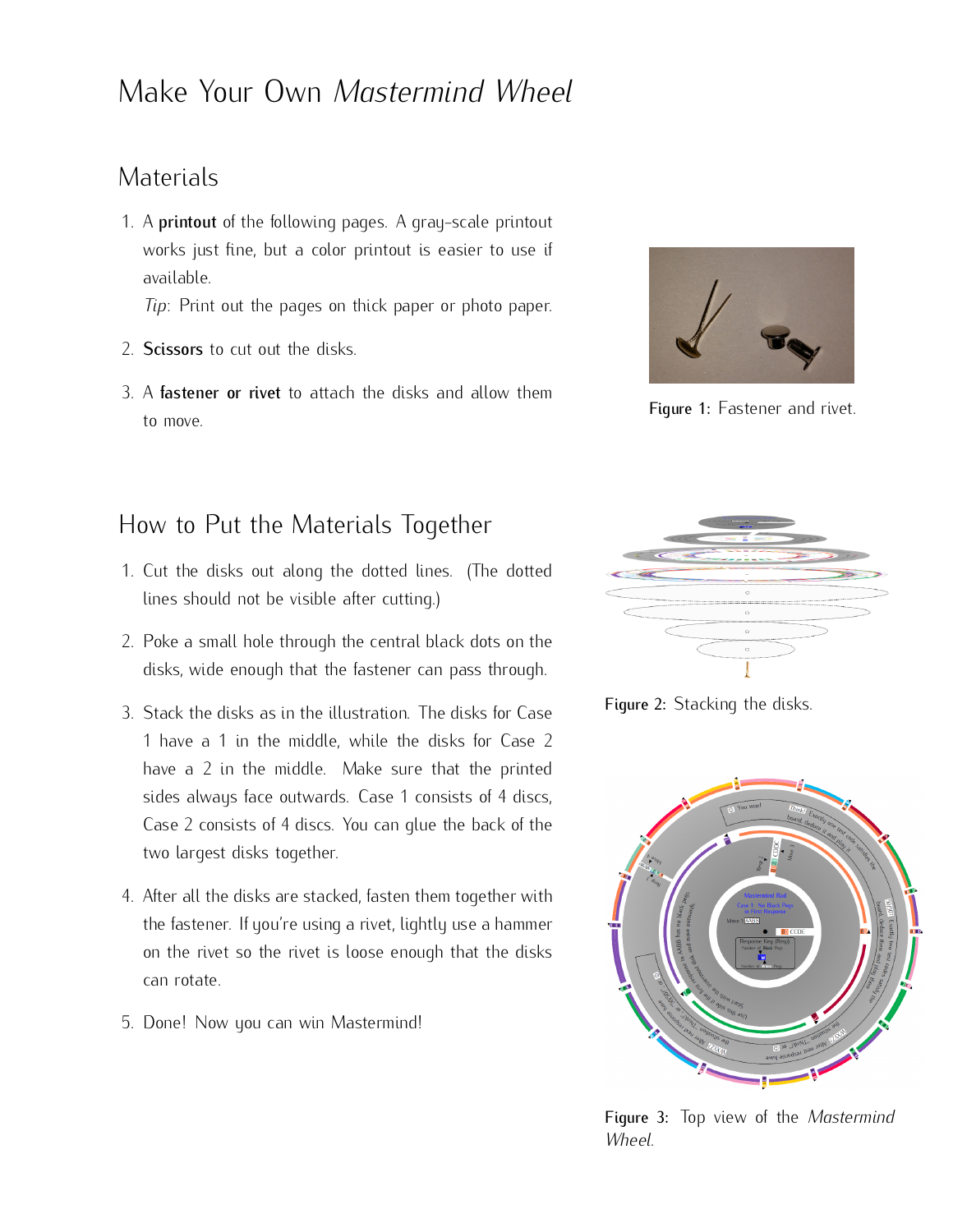

Material 1/5: The two inner wheels for Case 1 and the two inner wheels for Case 2.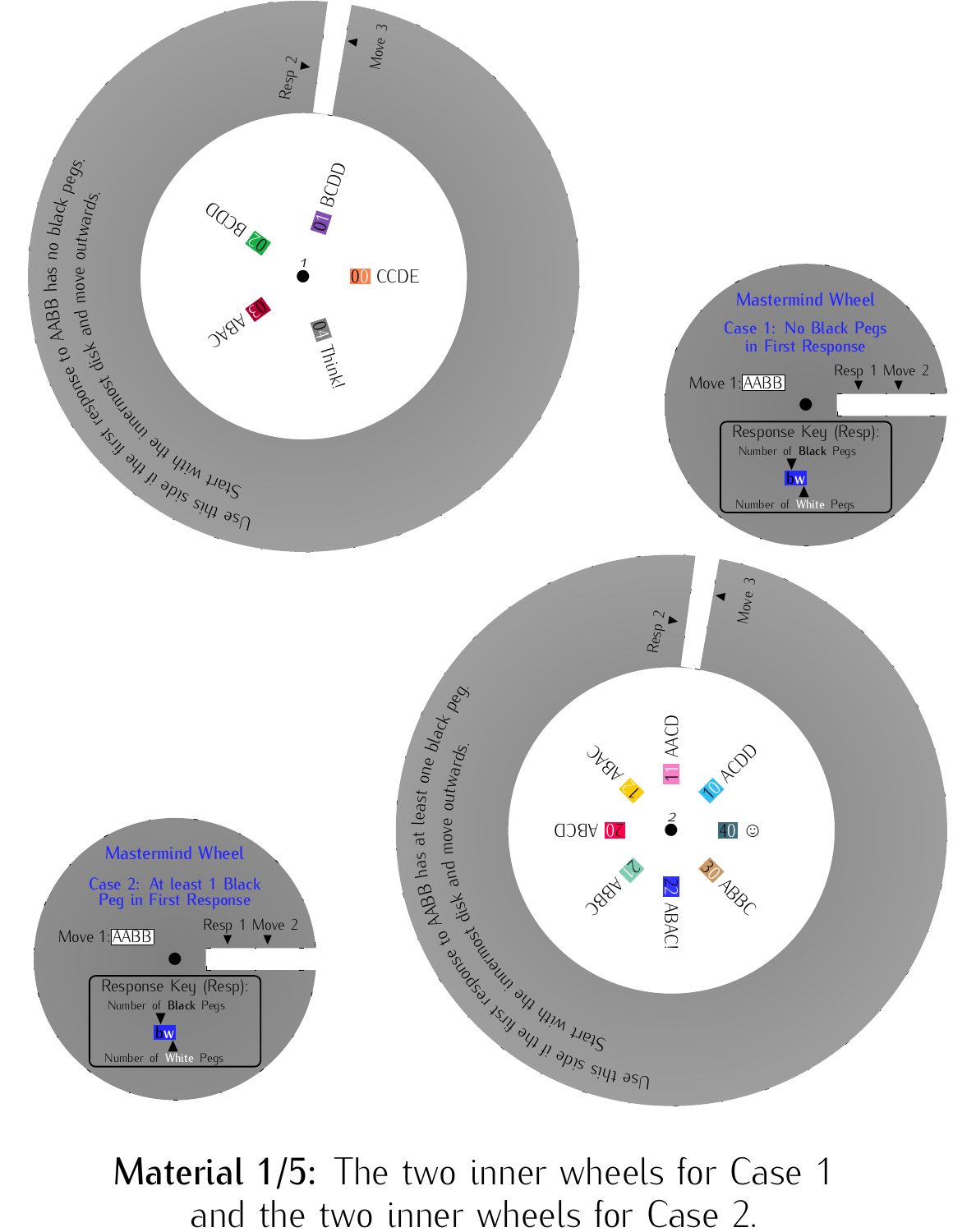

# Material 2/5: The middle wheel for Case 1.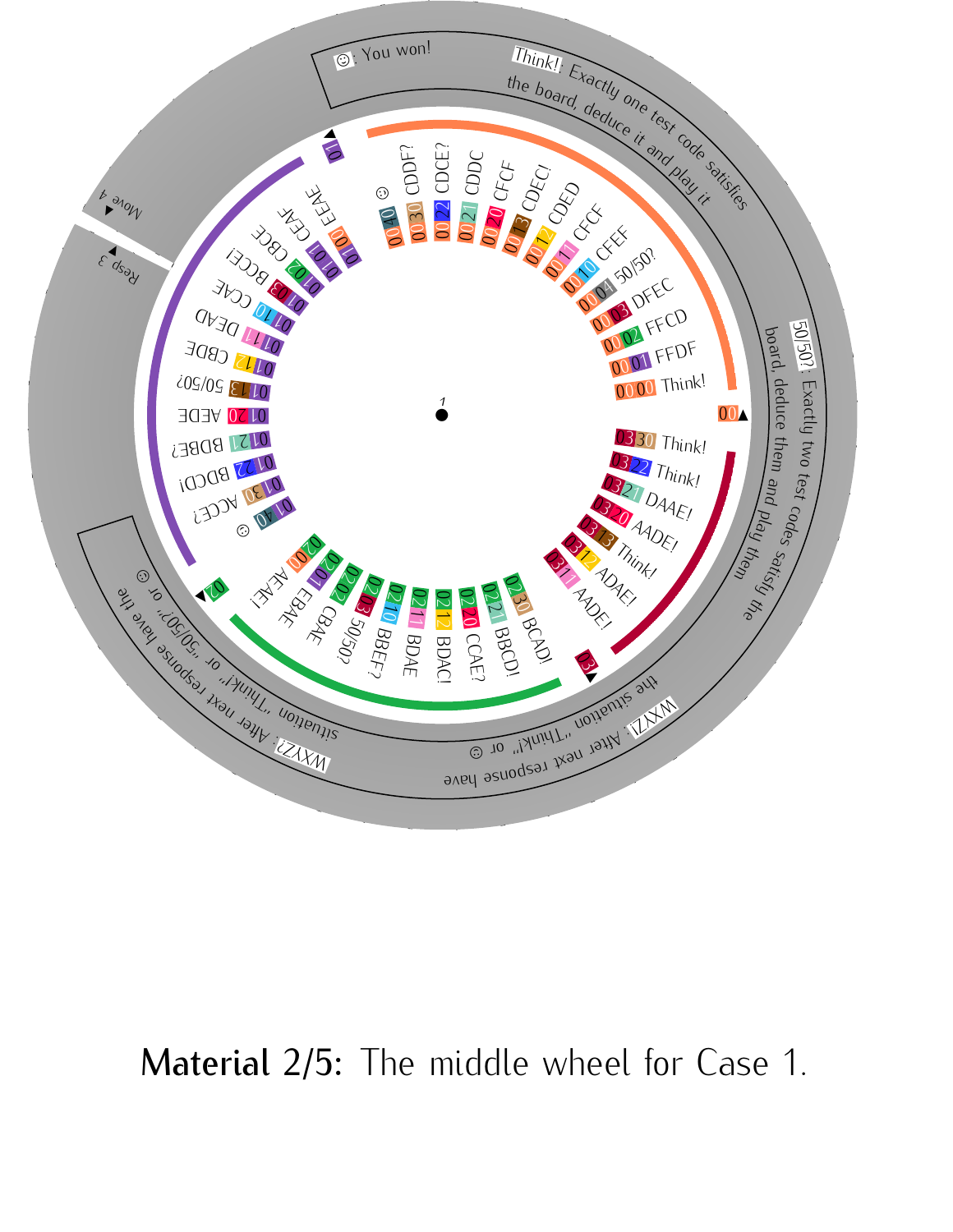

## Material 3/5: The middle wheel for Case 2.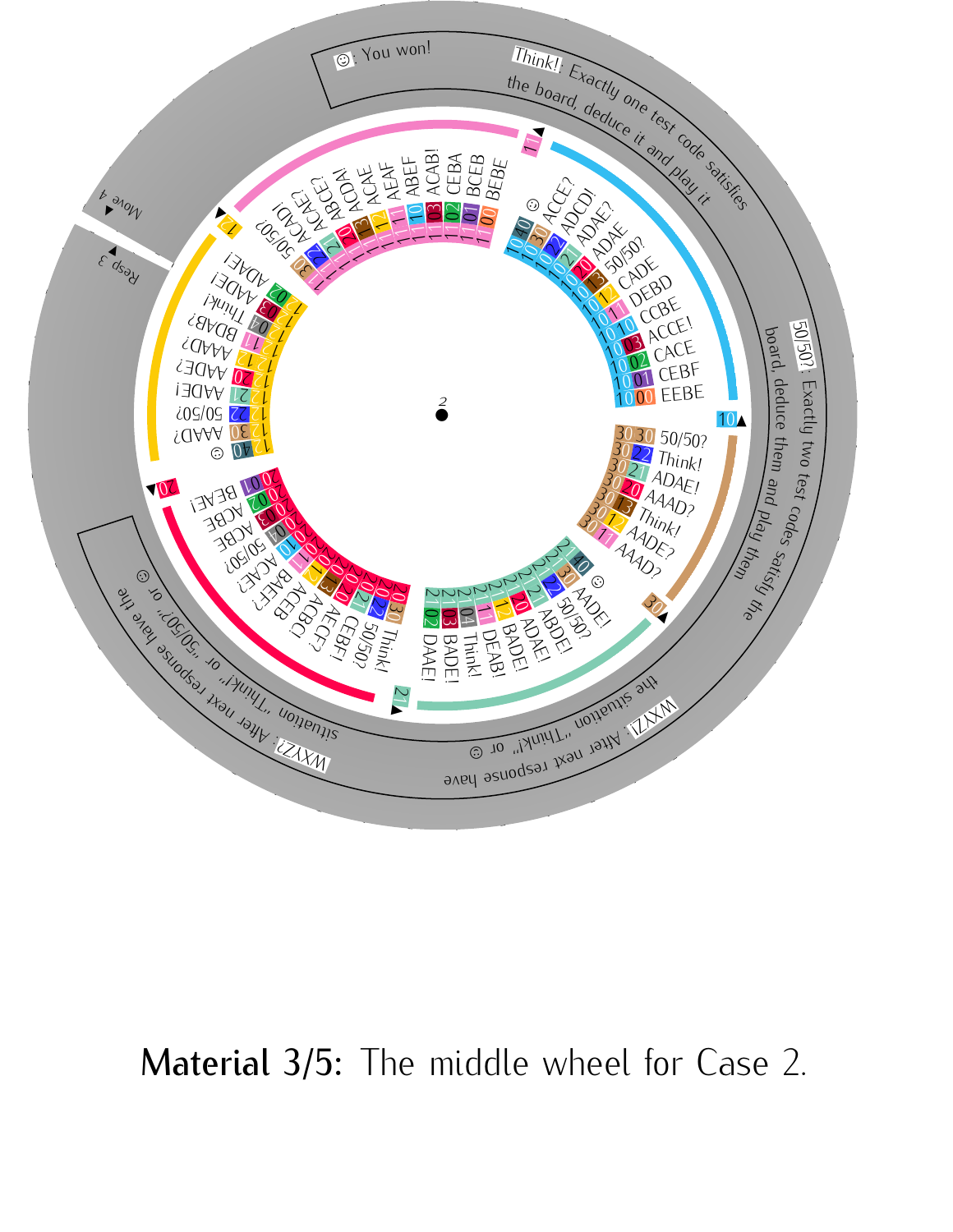

Material 4/5: The outer wheel for Case 1.